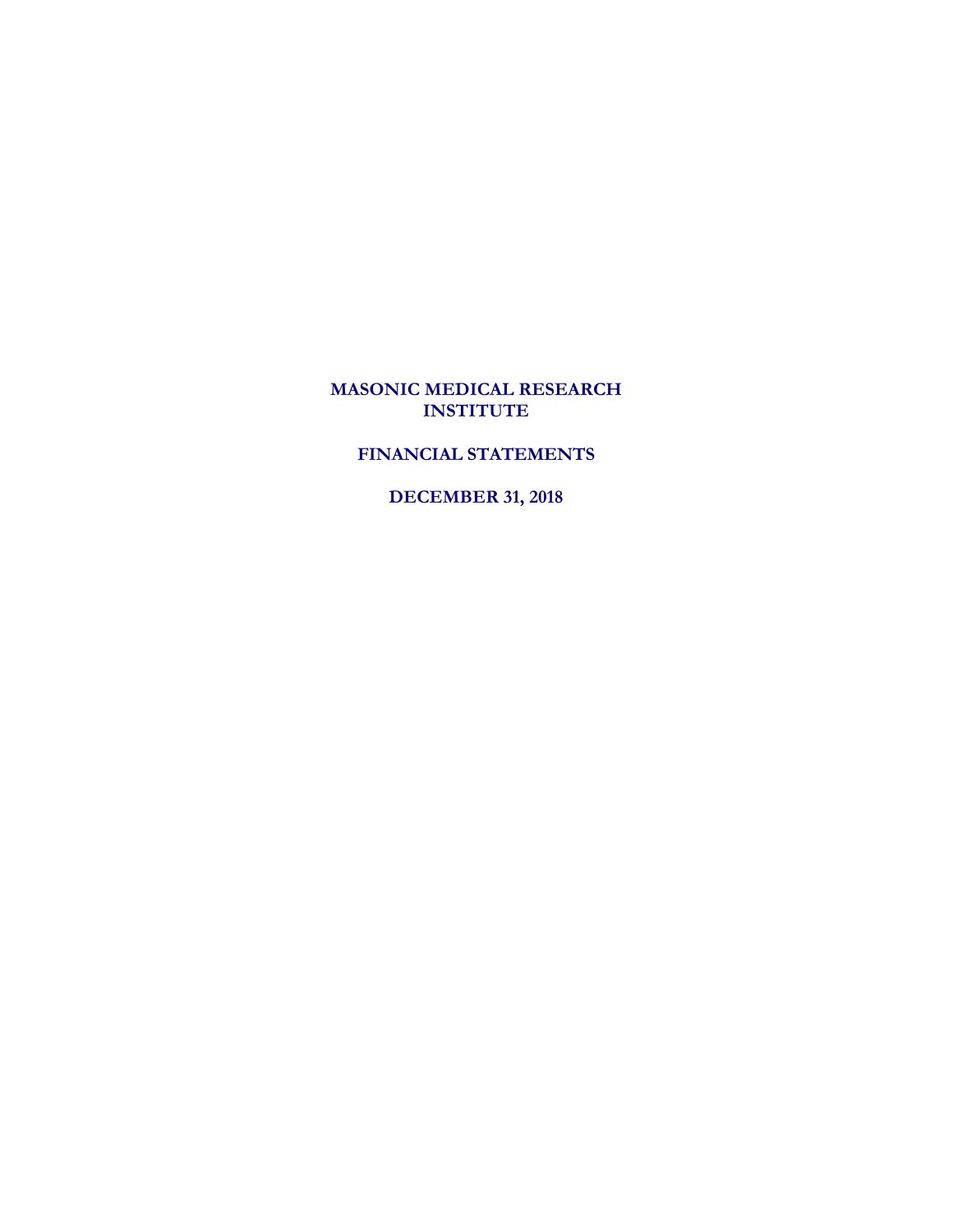

Cyclorama Building | 369 Franklin Street | Buffalo, NY 14202

CERTIFIED PUBLIC ACCOUNTANTS

p:716.856.3300 | f:716.856.2524 | www.LumsdenCPA.com

## **INDEPENDENT AUDITORS' REPORT**

The Board of Directors Masonic Medical Research Laboratory, dba Masonic Medical Research Institute

We have audited the accompanying balance sheets of Masonic Medical Research Laboratory, dba Masonic Medical Research Institute (the Institute) as of December 31, 2018 and 2017, and the related statements of activities, functional expenses, and cash flows for the years then ended, and the related notes to the financial statements.

# **Management's Responsibility for the Financial Statements**

Management is responsible for the preparation and fair presentation of these financial statements in accordance with accounting principles generally accepted in the United States of America; this includes the design, implementation, and maintenance of internal control relevant to the preparation and fair presentation of financial statements that are free from material misstatement, whether due to fraud or error.

# **Auditors' Responsibility**

Our responsibility is to express an opinion on these financial statements based on our audits. We conducted our audits in accordance with auditing standards generally accepted in the United States of America and the standards applicable to financial audits contained in *Government Auditing Standards*, issued by the Comptroller General of the United States. Those standards require that we plan and perform the audit to obtain reasonable assurance about whether the financial statements are free from material misstatement.

An audit involves performing procedures to obtain audit evidence about the amounts and disclosures in the financial statements. The procedures selected depend on the auditors' judgment, including the assessment of the risks of material misstatement of the financial statements, whether due to fraud or error. In making those risk assessments, the auditor considers internal control relevant to the entity's preparation and fair presentation of the financial statements in order to design audit procedures that are appropriate in the circumstances, but not for the purpose of expressing an opinion on the effectiveness of the entity's internal control. Accordingly, we express no such opinion. An audit also includes evaluating the appropriateness of accounting policies used and the reasonableness of significant accounting estimates made by management, as well as evaluating the overall presentation of the financial statements.

We believe that the audit evidence we have obtained is sufficient and appropriate to provide a basis for our audit opinion.

# **Opinion**

In our opinion, the financial statements referred to above present fairly, in all material respects, the financial position of the Institute as of December 31, 2018 and 2017, and the changes in its net assets and cash flows for the years then ended, in accordance with accounting principles generally accepted in the United States of America.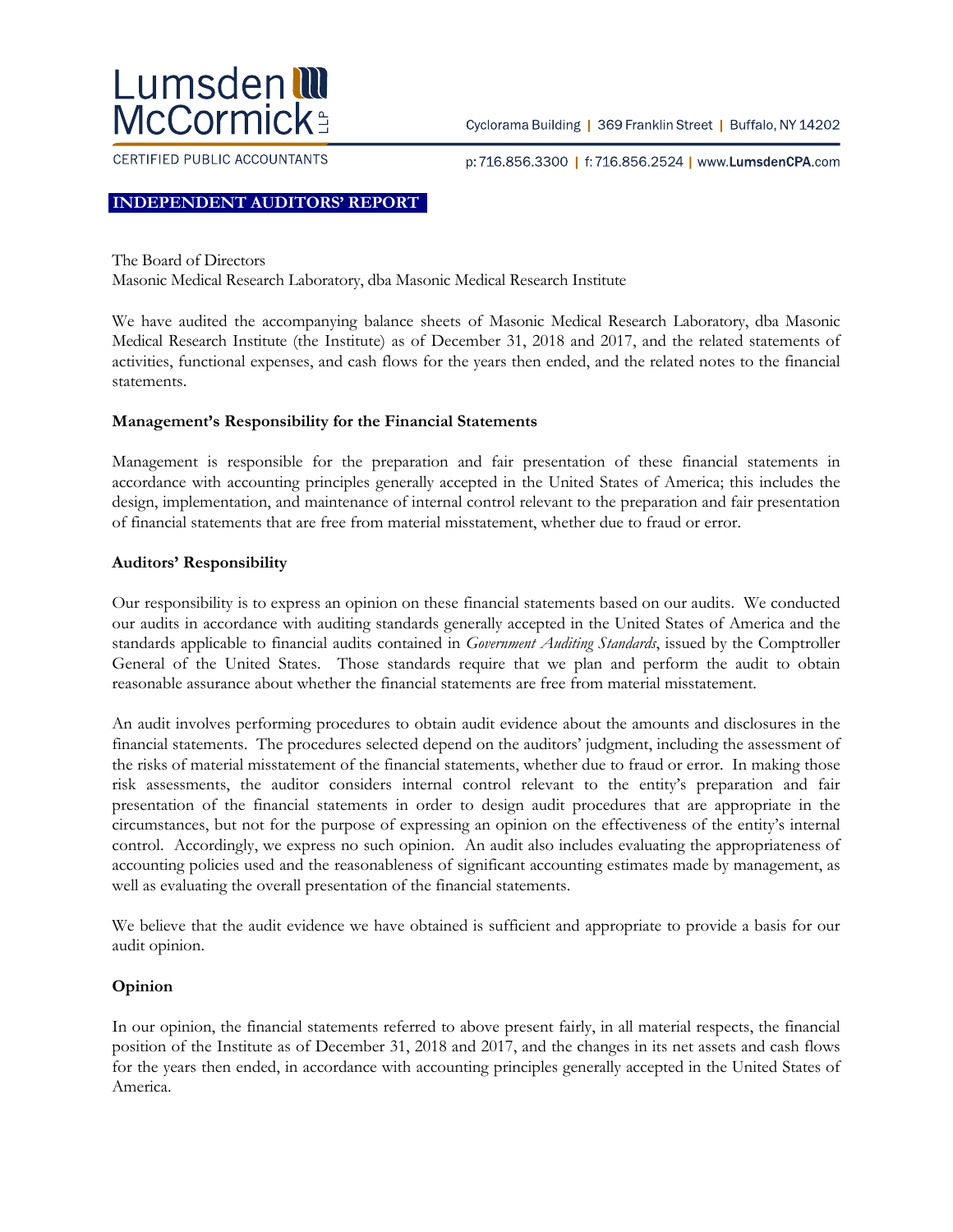# **Supplementary Information**

Our audit was conducted for the purpose of forming an opinion on the financial statements as a whole. The accompanying schedule of expenditures of federal awards required by Title 2 U.S. *Code of Federal Regulations*  (CFR) Part 200, *Uniform Administrative Requirements, Cost Principles, and Audit Requirements for Federal Awards*, is presented for purposes of additional analysis and is not a required part of the financial statements.

The accompanying schedule of expenditures of federal awards is the responsibility of management and was derived from and relates directly to the underlying accounting and other records used to prepare the financial statements. Such information has been subjected to the auditing procedures applied in the audit of the financial statements and certain additional procedures, including comparing and reconciling such information directly to the underlying accounting and other records used to prepare the financial statements or to the financial statements themselves, and other additional procedures in accordance with auditing standards generally accepted in the United States of America. In our opinion, the information is fairly stated, in all material respects, in relation to the financial statements as a whole.

# **Other Reporting Required by Government Auditing Standards**

In accordance with *Government Auditing Standards*, we have also issued our report dated April 1, 2019 on our consideration of the Institute's internal control over financial reporting and on our tests of its compliance with certain provisions of laws, regulations, contracts, grant agreements, and other matters. The purpose of that report is to describe the scope of our testing of internal control over financial reporting and compliance and the results of that testing, and not to provide an opinion on internal control over financial reporting or on compliance. That report is an integral part of an audit performed in accordance with *Government Auditing Standards* in considering the Institute's internal control over financial reporting and compliance.

Symulen & McCornick, 228

April 1, 2019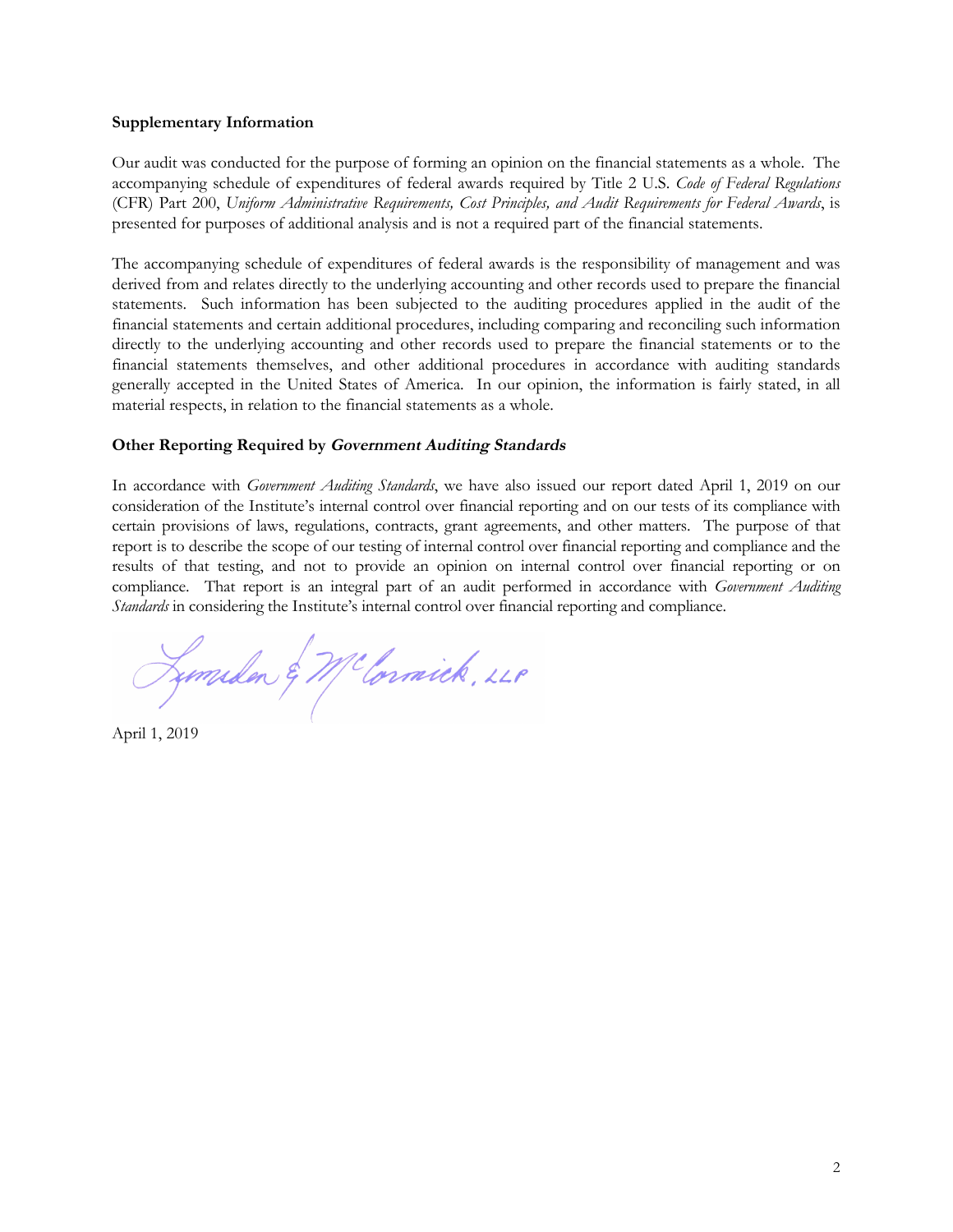# **Balance Sheets**

| December 31,                         |    | 2018       | 2017             |
|--------------------------------------|----|------------|------------------|
| <b>Assets</b>                        |    |            |                  |
| <b>Current assets:</b>               |    |            |                  |
| Cash                                 | \$ | 264,304    | \$<br>142,199    |
| Receivables (Note 2)                 |    | 1,333,006  | 38,608           |
| Prepaid expenses and other assets    |    | 78,784     | 46,735           |
|                                      |    | 1,676,094  | 227,542          |
|                                      |    |            |                  |
| Investments (Note 3)                 |    | 30,877,489 | 32,582,073       |
| Charitable gift annuities (Note 4)   |    | 326,742    | 333,808          |
| Property and equipment, net (Note 5) |    | 13,485,082 | 6,570,749        |
| Cash value of life insurance         |    | 975,345    | 938,765          |
|                                      |    |            |                  |
|                                      | S. | 47,340,752 | \$<br>40,652,937 |
| <b>Liabilities and Net Assets</b>    |    |            |                  |
| <b>Current liabilities:</b>          |    |            |                  |
| Accounts payable                     | \$ | 419,332    | \$<br>132,877    |
| Accrued expenses                     |    | 85,971     | 62,485           |
|                                      |    | 505,303    | 195,362          |
|                                      |    |            |                  |
| Long-term debt (Note 6)              |    | 10,402,248 | 4,599,625        |
|                                      |    |            |                  |
| Charitable gift annuities (Note 4)   |    | 162,933    | 165,452          |
|                                      |    |            |                  |
| Net assets:                          |    |            |                  |
| Without donor restriction            |    | 29,895,641 | 28,791,733       |
| With donor restrictions (Note 7):    |    |            |                  |
| Temporarily restricted               |    | 3,054,989  | 3,581,127        |
| Permanentely restricted              |    | 3,319,638  | 3,319,638        |
|                                      |    | 36,270,268 | 35,692,498       |
|                                      | \$ | 47,340,752 | \$<br>40,652,937 |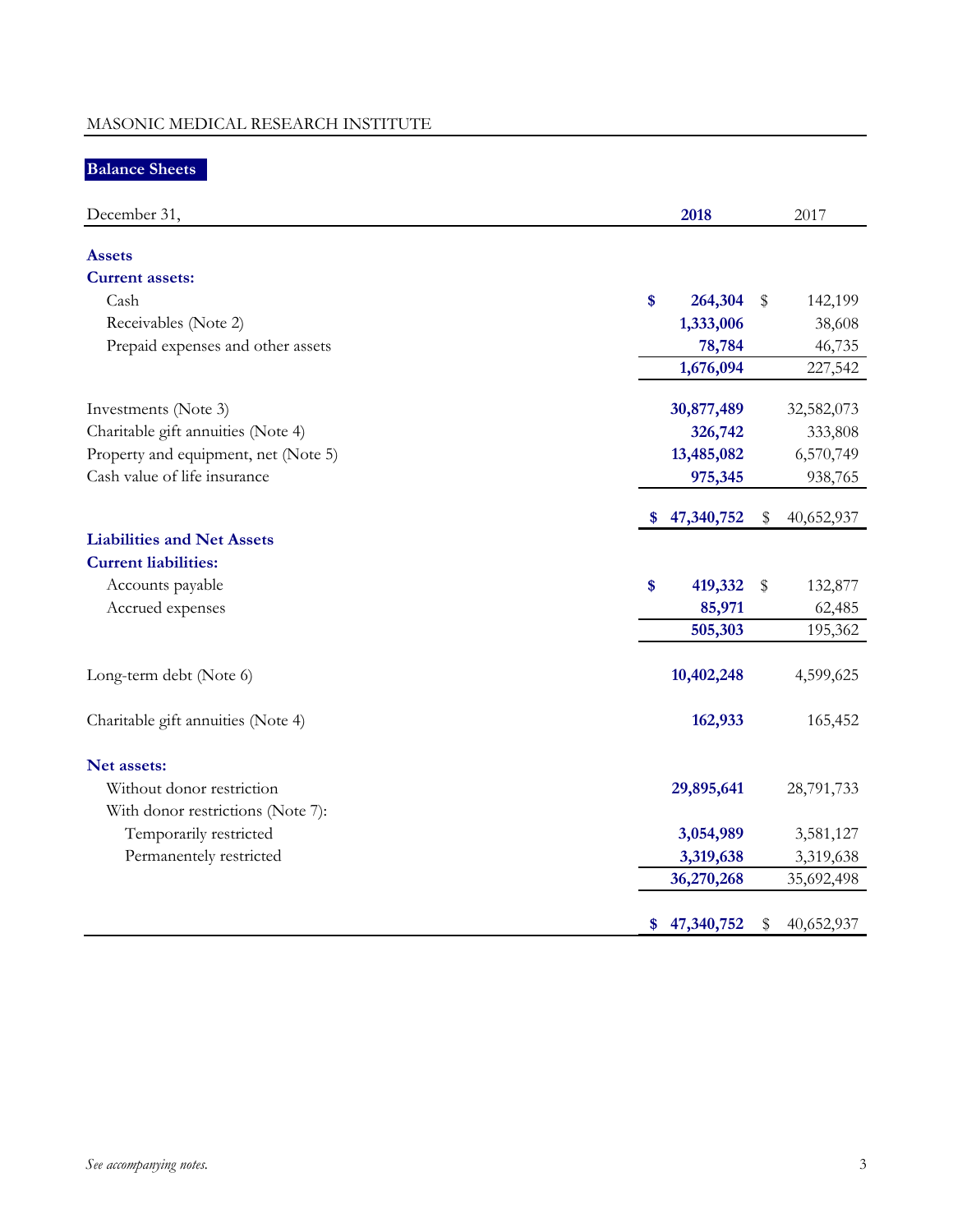# **Statements of Activities**

| For the years ended December 31,                | 2018             | 2017             |
|-------------------------------------------------|------------------|------------------|
| Net assets without donor restrictions:          |                  |                  |
| Revenues, gains and support:                    |                  |                  |
| Masonic Brotherhood Foundation, Inc.            | 108,712<br>\$    | 90,942<br>\$     |
| Contributions - legacies and bequests           | 4,945,399        | 1,032,377        |
| Other contributions                             | 224,133          | 151,638          |
| Grants                                          | 1,464,340        | 45,100           |
| Investment earnings (losses), net               | (1, 434, 581)    | 2,190,970        |
| Other income                                    | 547,295          | 13,216           |
| Net assets released from restrictions           | 190,635          | 204,078          |
| Total revenues, gains, and support              | 6,045,933        | 3,728,321        |
| Expenses:                                       |                  |                  |
| Program services - research and education       | 3,374,495        | 1,826,234        |
| Management and general                          | 1,194,317        | 1,058,523        |
| Public relations and development                | 373,213          | 305,360          |
| Total expenses                                  | 4,942,025        | 3,190,117        |
| Change in net assets without donor restrictions | 1,103,908        | 538,204          |
| Net assets with donor restrictions:             |                  |                  |
| Contributions                                   | 875              | 1,260            |
| Investment earnings (losses), net               | (336,378)        | 565,847          |
| Net assets released from restrictions           | (190, 635)       | (204, 078)       |
| Change in net assets with donor restrictions    | (526, 138)       | 363,029          |
| Change in net assets                            | 577,770          | 901,233          |
| Net assets - beginning                          | 35,692,498       | 34,791,265       |
| Net assets - ending                             | 36,270,268<br>\$ | 35,692,498<br>\$ |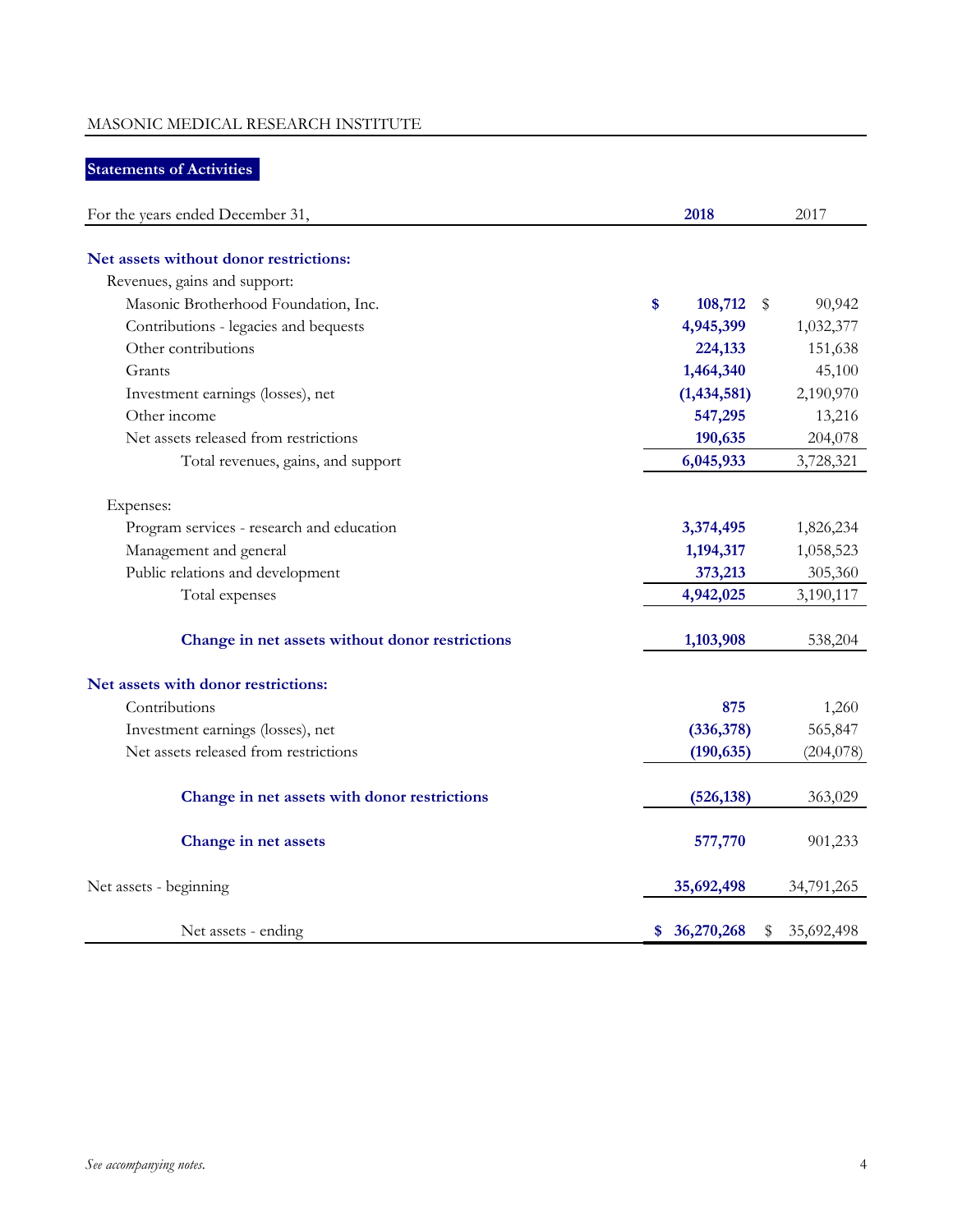# **Statements of Functional Expenses**

| For the years ended December 31,    | 2018 |                     |    |                            |    |                         |                 |
|-------------------------------------|------|---------------------|----|----------------------------|----|-------------------------|-----------------|
|                                     |      | Program             |    |                            |    |                         |                 |
|                                     |      | <b>Services</b>     |    | <b>Supporting Services</b> |    |                         |                 |
|                                     |      | <b>Research and</b> |    | <b>Management</b>          |    | <b>Public Relations</b> |                 |
|                                     |      | <b>Education</b>    |    | and General                |    | and Development         | <b>Total</b>    |
| Salaries                            | \$   | 1,684,330           | \$ | 465,824                    | \$ | 118,054                 | \$<br>2,268,208 |
| Payroll taxes                       |      | 99,605              |    | 34,468                     |    | 8,857                   | 142,930         |
| Fringe benefits                     |      | 347,576             |    | 65,696                     |    | 18,291                  | 431,563         |
| Total salaries and related expenses |      | 2,131,511           |    | 565,988                    |    | 145,202                 | 2,842,701       |
| Bad debts                           |      |                     |    |                            |    |                         |                 |
| Consultants                         |      | 37,361              |    | 63,134                     |    | 62,802                  | 163,297         |
| Depreciation                        |      | 403,338             |    | 75,553                     |    | 3,251                   | 482,142         |
| Insurance                           |      | 26,833              |    | 30,740                     |    | 2,189                   | 59,762          |
| Lab materials and supplies          |      | 183,557             |    |                            |    |                         | 183,557         |
| Licenses, dues and subscriptions    |      | 10,726              |    | 6,663                      |    | 8,640                   | 26,029          |
| Outside services                    |      | 116,521             |    | 22,352                     |    | 3,619                   | 142,492         |
| Postage                             |      | 2,255               |    | 2,166                      |    | 14,804                  | 19,225          |
| Professional fees                   |      | 124,223             |    | 196,186                    |    | 3,152                   | 323,561         |
| Publicity/development/marketing     |      | 3,317               |    | 731                        |    | 49,080                  | 53,128          |
| Publication and printing            |      | 1,932               |    | 6,065                      |    | 37,791                  | 45,788          |
| Repairs and maintenance             |      | 17,452              |    | 4,008                      |    | 95                      | 21,555          |
| Summer fellow scholarships          |      |                     |    |                            |    |                         |                 |
| Supplies and other                  |      | 194,835             |    | 28,926                     |    | 3,169                   | 226,930         |
| Telephone and internet              |      | 5,776               |    | 3,229                      |    | 956                     | 9,961           |
| Travel                              |      | 64,279              |    | 42,107                     |    | 37,746                  | 144,132         |
| Interest                            |      |                     |    | 117,664                    |    |                         | 117,664         |
| Utilities                           |      | 50,579              |    | 28,805                     |    | 717                     | 80,101          |
|                                     | \$   | 3,374,495           | \$ | 1,194,317                  | \$ | 373,213                 | \$<br>4,942,025 |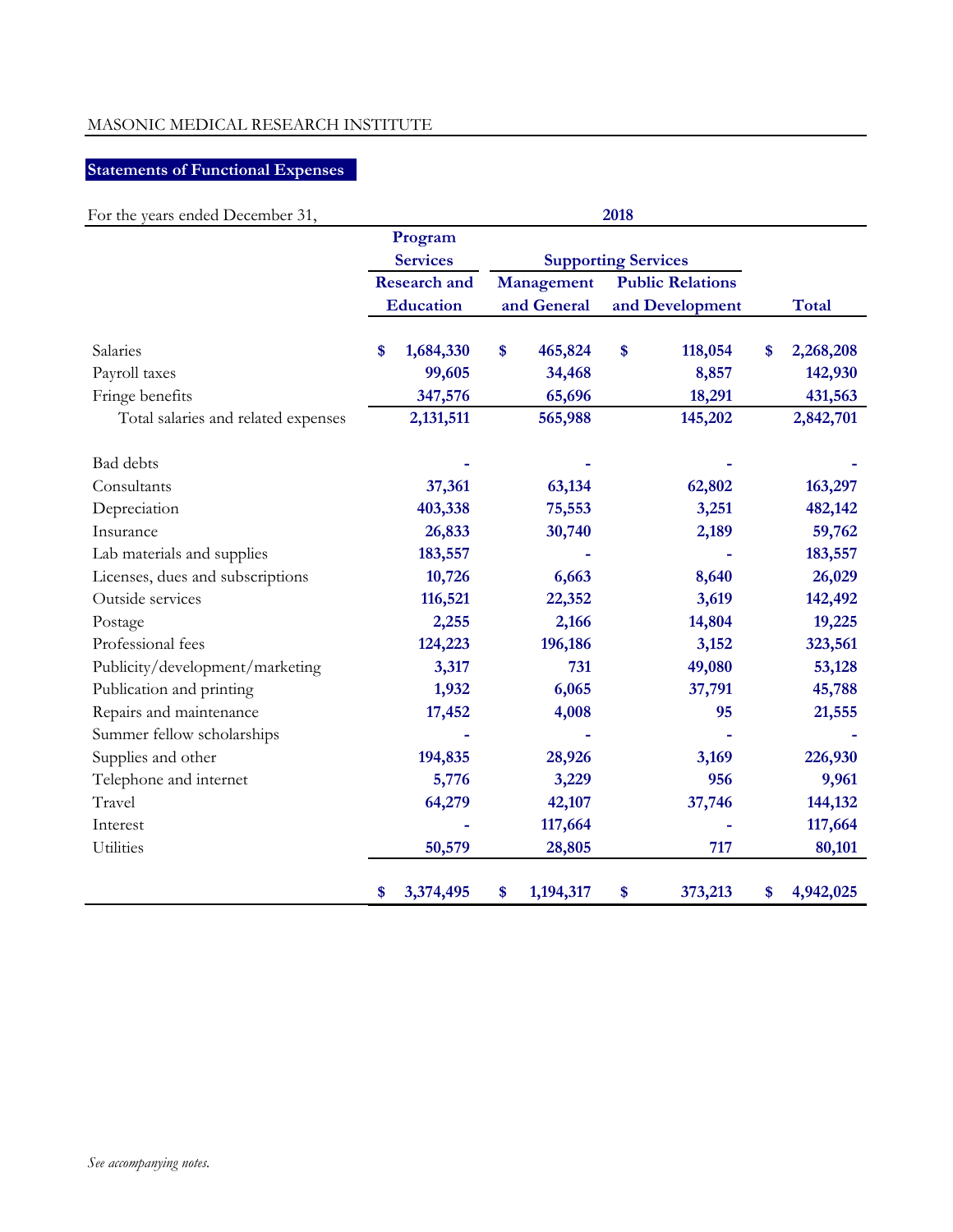|                 |    |                                | 2017 |                 |                 |
|-----------------|----|--------------------------------|------|-----------------|-----------------|
| Program         |    |                                |      |                 |                 |
| Services        |    | <b>Supporting Services</b>     |      |                 |                 |
| Research and    |    | Management<br>Public Relations |      |                 |                 |
| Education       |    | and General                    |      | and Development | Total           |
|                 |    |                                |      |                 |                 |
| \$<br>843,513   | \$ | 456,876                        | \$   | 101,455         | \$<br>1,401,844 |
| 63,932          |    | 34,636                         |      | 7,640           | 106,208         |
| 195,451         |    | 70,218                         |      | 39,319          | 304,988         |
| 1,102,896       |    | 561,730                        |      | 148,414         | 1,813,040       |
|                 |    |                                |      |                 |                 |
| 98,800          |    |                                |      |                 | 98,800          |
| 27,004          |    | 35,080                         |      | 61,532          | 123,616         |
| 230,974         |    | 43,357                         |      | 2,391           | 276,722         |
| 29,695          |    | 28,084                         |      | 1,794           | 59,573          |
| 104,581         |    |                                |      |                 | 104,581         |
| 6,802           |    | 6,575                          |      | 1,309           | 14,686          |
| 85,014          |    | 22,198                         |      | 969             | 108,181         |
| 204             |    | 1,560                          |      | 8,332           | 10,096          |
| 17,164          |    | 285,766                        |      | 12,342          | 315,272         |
| 2,398           |    | 151                            |      | 20,766          | 23,315          |
| 1,622           |    | 2,534                          |      | 24,988          | 29,144          |
| 9,305           |    | 4,061                          |      | 96              | 13,462          |
| 8,100           |    |                                |      |                 | 8,100           |
| 18,786          |    | 17,778                         |      | 2,332           | 38,896          |
| 8,273           |    | 4,175                          |      | 431             | 12,879          |
| 40,084          |    | 26,151                         |      | 19,204          | 85,439          |
|                 |    |                                |      |                 |                 |
| 34,532          |    | 19,323                         |      | 460             | 54,315          |
|                 |    |                                |      |                 |                 |
| \$<br>1,826,234 | \$ | 1,058,523                      | \$   | 305,360         | \$<br>3,190,117 |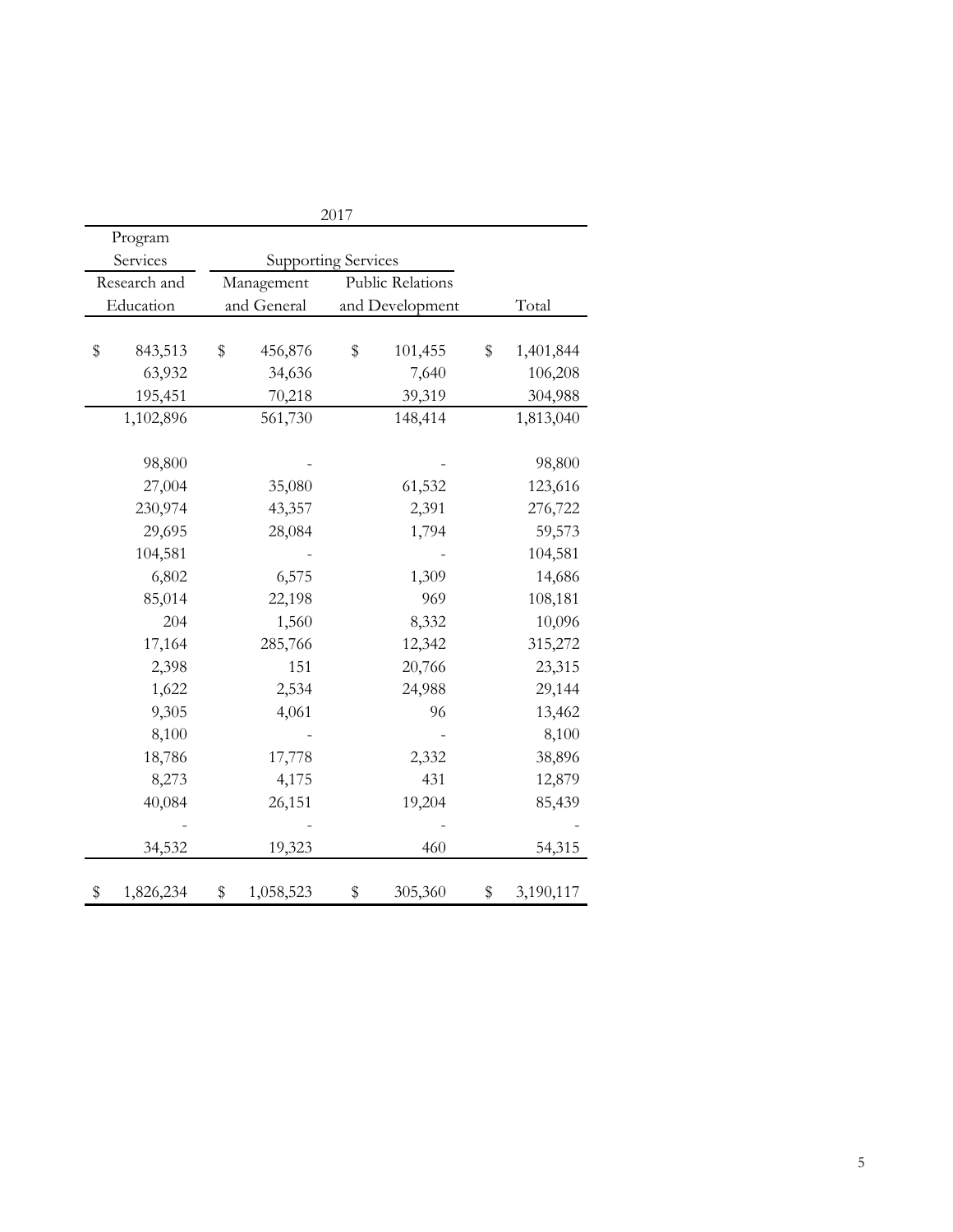# **Statements of Cash Flows**

| For the years ended December 31,                          | 2018          | 2017          |
|-----------------------------------------------------------|---------------|---------------|
| <b>Operating activities:</b>                              |               |               |
| Change in net assets                                      | \$<br>577,770 | \$<br>901,233 |
| Adjustments to reconcile change in net assets to          |               |               |
| net cash flows from operating activities:                 |               |               |
| Depreciation                                              | 482,142       | 276,722       |
| Gain on sale of property and equipment                    | (4,279)       | (13,216)      |
| Net realized and unrealized (gains) losses on investments | 2,880,673     | (1,945,617)   |
| Increase in cash value of life insurance                  | (36,580)      | (46,000)      |
| Charitable gift annuities                                 | 4,547         | 11,497        |
| Changes in other operating assets and liabilities:        |               |               |
| Receivables                                               | (1,294,398)   | 265,849       |
| Prepaid expenses and other assets                         | (32,049)      | 10,168        |
| Accounts payable                                          | 286,455       | 57,277        |
| Accrued expenses                                          | 23,486        | (36,064)      |
| Net operating activities                                  | 2,887,767     | (518, 151)    |
| Investing activities:                                     |               |               |
| Property and equipment                                    | (7,396,475)   | (4,684,777)   |
| Proceeds from sale of property and equipment              | 4,279         | 13,216        |
| Proceeds from sales of investments                        | 1,231,754     | 5,729,250     |
| Purchases of investments                                  | (2,407,843)   | (5,355,555)   |
| Net investing activities                                  | (8,568,285)   | (4,297,866)   |
|                                                           |               |               |
| <b>Financing activities:</b>                              |               |               |
| Proceeds from issuance of long-term debt                  | 5,802,623     | 4,599,625     |
| Net change in cash                                        | 122,105       | (216,392)     |
| Cash - beginning                                          | 142,199       | 358,591       |
| Cash - ending                                             | \$<br>264,304 | \$<br>142,199 |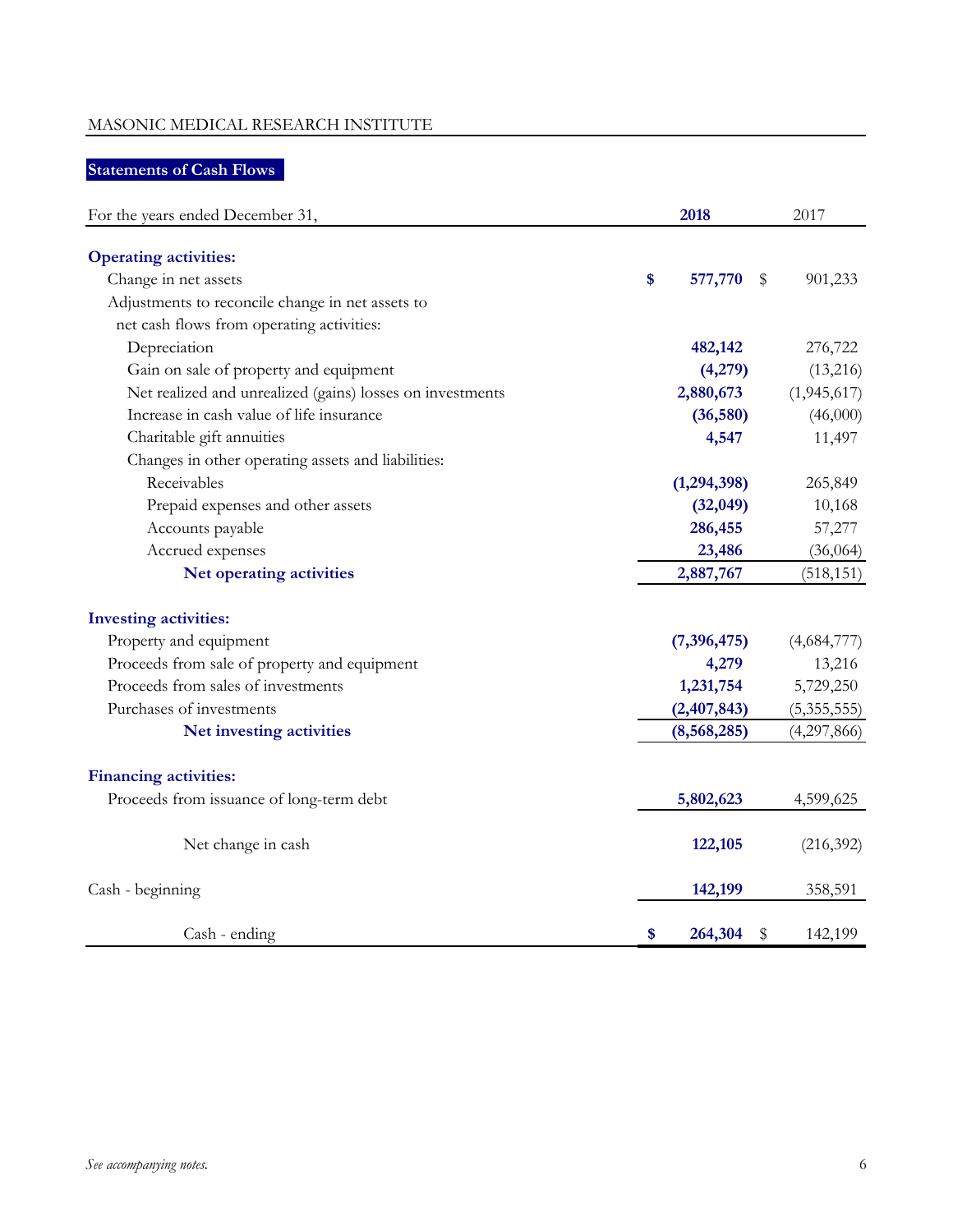## **Notes to Financial Statements**

#### **1. Summary of Significant Accounting Policies:**

#### **Organization:**

Masonic Medical Research Laboratory, dba Masonic Medical Research Institute (the Institute), located in Utica, New York, is dedicated to improving the health and quality of life for all humankind. The Institute's primary mission is to conduct high-quality, basic biomedical research aimed at generating knowledge and information necessary for development of the medical cures and treatments of tomorrow.

## **Subsequent Events:**

The Institute has evaluated events and transactions for potential recognition or disclosure through April 1, 2019, the date the financial statements were available to be issued.

# **Basis of Presentation:**

The Institute reports information regarding its financial position and activities according to two classes of net assets: net assets without donor restrictions and net assets with donor restrictions.

Net assets with donor restrictions include those whose use has been limited by donors to a specific time period or purpose and those that are permanently restricted to be maintained by the Institute in perpetuity, the earnings from which can be used for unrestricted or specified purposes.

#### **Reclassifications:**

The 2017 financial statements have been reclassified to conform with the presentation adopted in 2018.

# **Cash:**

Cash in financial institutions may exceed insured limits at various times during the year and subject the Institute to concentrations of credit risk.

#### **Investments:**

Investments represent marketable securities stated at fair value on a recurring basis as determined by quoted prices in active markets.

#### **Property and Equipment:**

Property and equipment is stated at cost or fair market value at the date of donation, net of accumulated depreciation. Depreciation is computed by the straight-line method over estimated service lives.

# **Grant Revenue:**

The Institute receives grants from governments, pharmaceutical companies, and other nonprofit organizations. Revenues from grants are recognized when the related expenditures have been incurred. The grant awards and reimbursements are subject to various compliance and financial audits by the funding source. Management believes no significant adjustments to recognized amounts are necessary.

## **Contributions:**

Contributions, including unconditioned promises to give, are reported at fair value at the date received. Gifts received with donor stipulations that limit their use are reported as net assets with donor restrictions. When a donor restriction expires, that is, when a stipulated time restriction ends or purpose restriction is accomplished, net assets with donor restrictions are reclassified as net assets without donor restrictions and reported in the statement of activities as net assets released from restrictions. Donor restricted contributions whose restrictions are met within the same year as received are reported as contributions without donor restrictions in the accompanying statements of activities.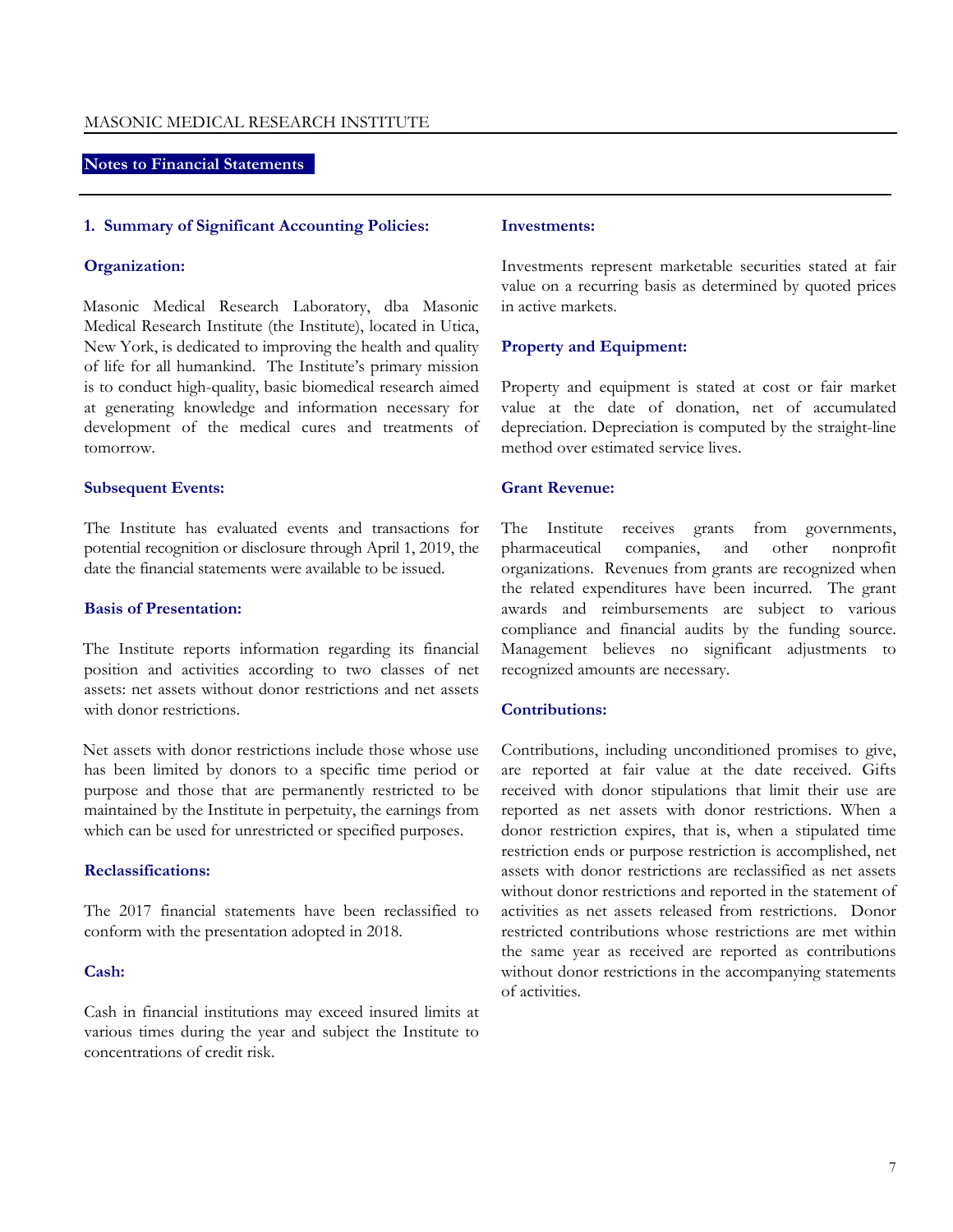Unconditional promises to give that are expected to be collected within one year are recorded as contributions receivable at their net realizable value. Unconditional promises to give that are expected to be collected in future years are recorded at the present value of estimated future cash flows. The discounts on those amounts are computed using an appropriate interest rate applicable to the year in which the promise is received. Amortization of the discount is included in contribution revenue.

#### **Functional Expense Allocation:**

The Institute's costs of providing its various programs and activities have been summarized on a functional basis in the statements of functional expenses. Accordingly, certain costs have been allocated among the programs and supporting services benefited. Those costs include depreciation, which is allocated on an estimated square footage basis, and certain other expenses based on employee time and effort.

#### **Tax Status:**

The Institute is a  $501(c)(3)$  corporation generally exempt from income taxes under Section 501(a) of the Internal Revenue Code.

# **Use of Estimates:**

The preparation of financial statements in conformity with accounting principles generally accepted in the United States of America requires management to make estimates and assumptions that affect the amounts reported in the financial statements and accompanying notes. Actual results could differ from those estimates.

## **2. Receivables:**

|                  |   | 2018      |   | 2017   |
|------------------|---|-----------|---|--------|
| Contributions    | S | 336,545   | S |        |
| Grants           |   | 965,324   |   |        |
| Accrued interest |   | 31,137    |   | 38,608 |
|                  |   | 1,333,006 |   | 38,608 |

#### **3. Investments:**

|                            | 2018       |    | 2017       |
|----------------------------|------------|----|------------|
| Cash and cash equivalents  | 3,628,099  | -S | 1,386,754  |
| Mutual funds               | 5,794,330  |    | 7,310,643  |
| Equity securities          | 19,854,858 |    | 22,271,170 |
| U.S. government securities | 1,600,202  |    | 1,613,506  |
|                            | 30,877,489 |    | 32,582,073 |

The following summarizes investment return and its classification in the statements of activities:

|                                                     |                             | 2018                |              |                     |  |
|-----------------------------------------------------|-----------------------------|---------------------|--------------|---------------------|--|
|                                                     | <b>Without Donor</b>        |                     |              | <b>With Donor</b>   |  |
|                                                     |                             | <b>Restrictions</b> |              | <b>Restrictions</b> |  |
| Dividends and interest,<br>net of custodial fees of |                             |                     |              |                     |  |
| \$68,816                                            | \$                          | 881,269             | \$           | 228,445             |  |
| Net realized gains (losses)                         |                             | 34,734              |              | (3,663)             |  |
| Net unrealized losses                               |                             | (2,350,584)         |              | (561, 160)          |  |
|                                                     | \$                          | (1, 434, 581)       | \$           | (336, 378)          |  |
|                                                     | 2017                        |                     |              |                     |  |
|                                                     | Without Donor<br>With Donor |                     |              |                     |  |
|                                                     |                             | Restrictions        | Restrictions |                     |  |
| Dividends and interest,<br>net of custodial fees of |                             |                     |              |                     |  |
| \$63,548                                            | \$                          | 648,486             | \$           | 162,714             |  |
| Net realized losses                                 |                             | (166, 415)          |              | (41,098)            |  |
| Net unrealized gains                                |                             | 1,708,899           |              | 444,231             |  |
|                                                     | \$                          | 2,190,970           | \$           | 565,847             |  |

#### **4. Charitable Gift Annuities:**

The Institute is the sole sponsor of a gift annuity program. In accordance with New York State regulations, the Institute maintains a certain balance in order to underwrite the gift annuity program. At December 31, 2018 and 2017, the balance in the gift annuity reserve was \$326,742 and \$333,808.

The Institute also established a charitable gift annuity plan whereby donors may contribute assets in exchange for the right to receive a fixed dollar annual return during their lifetimes. A portion of contributed assets is considered to be a charitable contribution for income tax purposes. The difference between the amount provided for the gift annuity and the liability for future payments, determined on an actuarial basis, is recognized as a contribution without donor restrictions at the date of the gift unless the gift portion is restricted. Upon the death of the annuitant (or last joint annuitant), income distributions cease.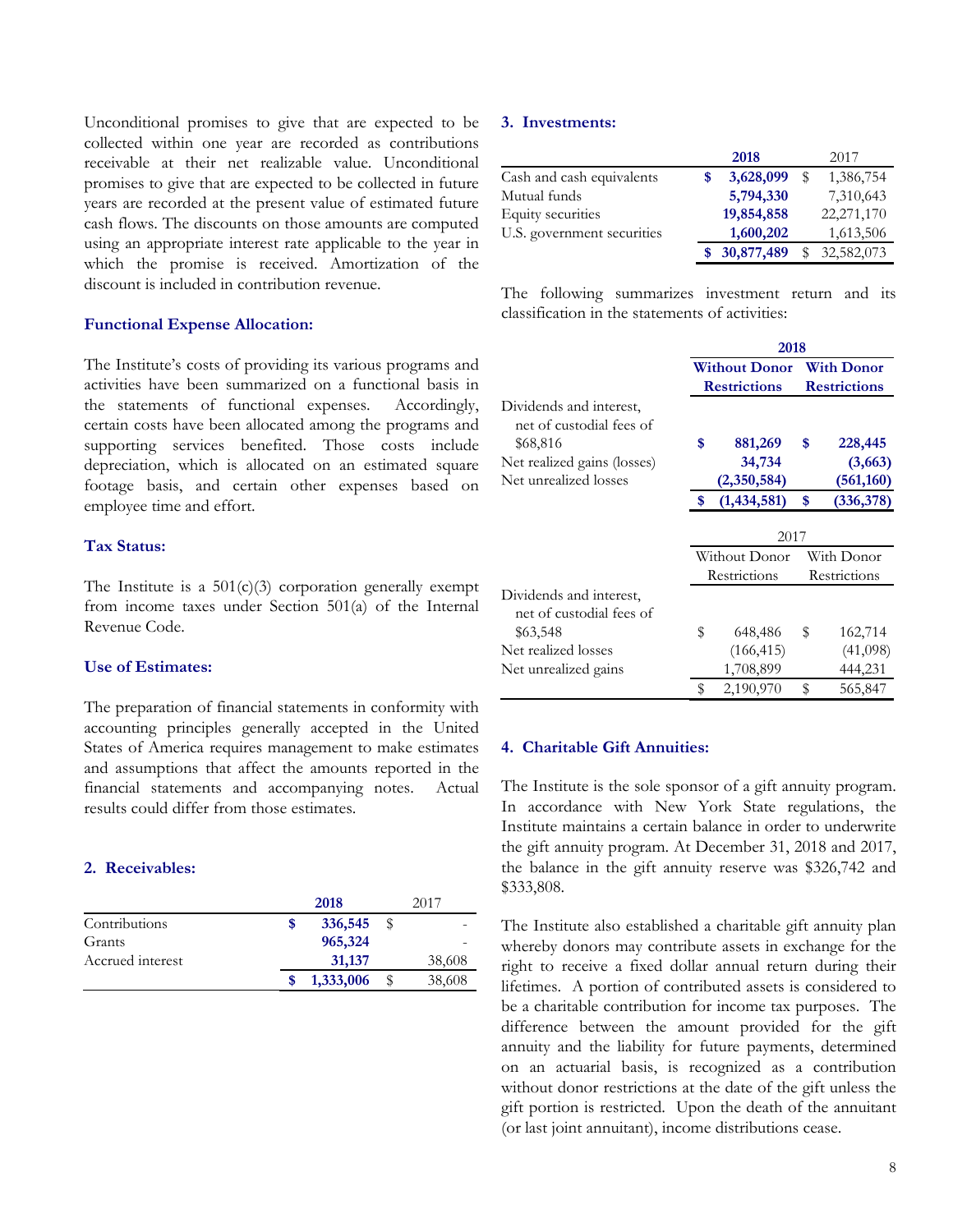The assets and liabilities of the planned giving program as of December 31, 2018 are \$326,742 and \$162,933. The assets and liabilities of the planned giving program as of December 31, 2017 were \$333,808 and \$165,452.

Charitable gift annuity activity in 2018 and 2017 was:

|                                  |   | 2018      | 2017    |
|----------------------------------|---|-----------|---------|
| Investment earnings              | S | 12,594    | 8,695   |
| Administrative fees              |   | (2,086)   | (2,894) |
| Payments to income beneficiaries |   | (17, 466) | (8,296) |
| Withdrawals                      |   | (108)     | (5,301) |
|                                  |   | (7,066)   | 796)    |

# **5. Property and Equipment:**

|                               | 2018             | 2017            |
|-------------------------------|------------------|-----------------|
| Buildings and improvements    | \$<br>12,056,699 | 4,863,242<br>\$ |
| Equipment                     | 8,630,823        | 4,490,953       |
| Furniture and fixtures        | 314,969          | 296,880         |
| Vehicles                      | 136,114          | 128,127         |
| Construction in progress      |                  |                 |
| (Note 6)                      | 496,163          | 4,635,455       |
|                               | 21,634,768       | 14,414,657      |
| Less accumulated depreciation | 8,149,686        | 7,843,908       |
|                               | 13,485,082       | 6,570,749       |

## **6. Long-Term Debt:**

The Institute obtained a \$12,000,000 bank credit facility to finance renovations of its building (the estimated cost of renovations is \$15,400,000 and is expected to be completed in 2020). The note carries interest at 2.15% above the onemonth LIBOR rate and is secured by specific Institute investments valued at \$15,444,000 at December 31, 2018. Monthly interest-only payments are required during the disbursement period. Beginning in 2020, repayment terms include 59 monthly payments of principal and interest based on a 15 year amortization and one final balloon payment. Amounts outstanding at December 31, 2018 and 2017 totaled \$10,402,248 and \$4,599,625.

#### **7. Net Assets with Donor Restrictions:**

Net assets with donor restrictions are for the following purposes or periods:

|                                     | 2018           | 2017           |
|-------------------------------------|----------------|----------------|
| Subject to expenditure for research | \$1,657,801    | \$1,742,600    |
| Subject to the passage of time      | 163,809        | 168,356        |
| Subject to the Institute's spending |                |                |
| policy and appropriation:           |                |                |
| Investment in perpetuity            |                |                |
| including amounts above             |                |                |
| original gift amount of             |                |                |
| \$3,319,638), which, once           |                |                |
| appropriated, is expendable         |                |                |
| to support research                 | 4,553,017      | 4,989,809      |
| Total net assets with donor         |                |                |
| restrictions                        | 6,374,627<br>S | 6,900,765<br>S |

## **8. Endowment Investment Assets:**

The Institute's restricted endowment assets arise from donor-restricted endowments invested in perpetuity and reported as permanently restricted net assets. The Institute has adopted investment and spending policies for endowment assets that attempt to provide returns sufficient to address the purposes of the assets over the long-term. The Institute seeks to distribute up to 5% of total endowment market value annually, while maintaining the purchasing power of the endowment assets over the long-term.

The Institute has interpreted the New York State Prudent Management of Institutional Funds Act (NYPMIFA) as requiring the preservation of the fair value of the original gift as of the gift date of donor permanently restricted endowment funds, absent explicit donor stipulations to the contrary. As a result of this interpretation, the Institute classifies as permanently restricted net assets with donor restrictions (a) the original value of gifts donated to the permanent endowment, (b) the original value of subsequent gifts to the permanent endowment, and (c) accumulations to the permanent endowment made in accordance with the direction of a donor gift instrument at the time the accumulation is added to the fund.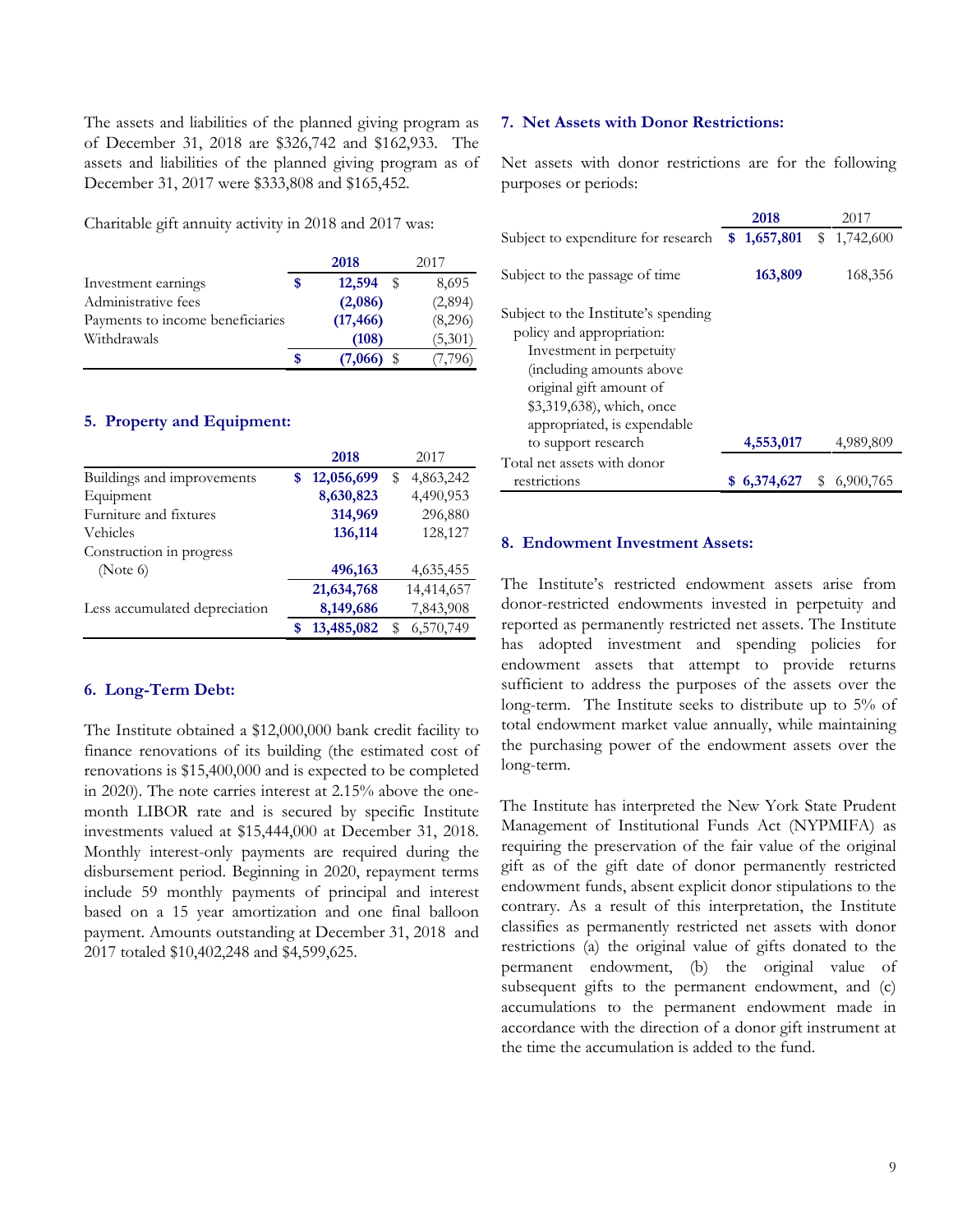Investment earnings of donor-restricted endowment funds are monitored and appropriated for expenditure by the Institute in a manner consistent with the standard of prudence prescribed by NYPMIFA. In accordance with NYPMIFA, the Institute considers the following factors to appropriate or accumulate donor-restricted endowment funds:

- Duration and preservation of the fund
- Purposes of the Institute and the fund
- General economic conditions
- Possible effects of inflation and deflation
- Expected total return from income and appreciation of investments
- Other Institute resources
- Where appropriate and circumstances would otherwise warrant, alternatives to expenditure of the endowment fund, giving due consideration to the effect that such alternatives may have on the Institute
- Investment policy of the Institute

Investment gains (losses) related to the donor-restricted endowment are reported as increases (decreases) to net assets with donor restrictions until appropriated and expended in accordance with the Institute's spending policy. The Institute's restricted endowment assets activity for the years ended December 31, 2018 and 2017 is as follows:

|                            | 2018            | 2017       |
|----------------------------|-----------------|------------|
| Endowment assets -         |                 |            |
| beginning balance          | 4,863,770 \$    | 4,649,184  |
| Investment gains (losses), |                 |            |
| net of custodian fees      | (297, 805)      | 404,742    |
| Appropriations             | (184, 393)      | (190, 156) |
| Endowment assets -         |                 |            |
| ending balance             | 4,381,572<br>-S | 4,863,770  |

## **9. Retirement Plan:**

The Institute sponsors a defined-contribution retirement plan covering substantially all full-time employees. Employer contributions are based upon a percentage of the participant's salary. The Institute's contributions to the plan amounted to \$180,974 in 2018 and \$120,774 in 2017.

The Institute also maintains other defined contribution retirement plans for the benefit of essentially all full-time employees. Institute contributions are not required under the plans.

#### **10. Related Party Transactions:**

The Institute receives voluntary contributions of New York State Masons through the Masonic Brotherhood Foundation, Inc. In addition, other Masonic organizations throughout New York State contribute directly to the Institute. During the years ended December 31, 2018 and 2017, the Institute received contributions of \$94,483 and \$78,498 for operations through the Masonic Brotherhood Foundation, Inc.

In addition, at December 31, 2018 and 2017, Masonic Brotherhood Foundation, Inc. held in a custodial account \$464,392 and \$514,454 of bequests on behalf of the Institute. Pursuant to accounting guidance, the investments remain as part of the foundation's net assets with all investment income disbursed to the Institute for its operations. Accordingly, such bequests are not recorded in the Institute's financial statements. Disbursements of investment income made to the Institute for 2018 and 2017 were \$14,229 and \$12,444.

In summary, the Institute received a total of \$108,712 and \$90,942 from the Masonic Brotherhood Foundation, Inc. during the years ended December 31, 2018 and 2017.

The Institute also receives voluntary contributions from Florida Masons through the Grand Lodge of Florida. The Institute has received continuous support from the Grand Lodge and State of Florida since 1994. Since inception of the campaign, the Institute received \$1,137,972 from the Grand Lodge, special events and direct donations from Florida. During the years ended December 31, 2018 and 2017, the Institute received contributions of \$22,491 and \$20,598.

The Institute's facilities are located on land owned by the Masonic Hall and Home. The Institute pays a \$1 annual fee to the trustees of the Home for use of this land. Additionally, a liability existed as of December 31, 2018 and 2017 for \$18,369 and \$11,309 to the Masonic Care Community for utilities.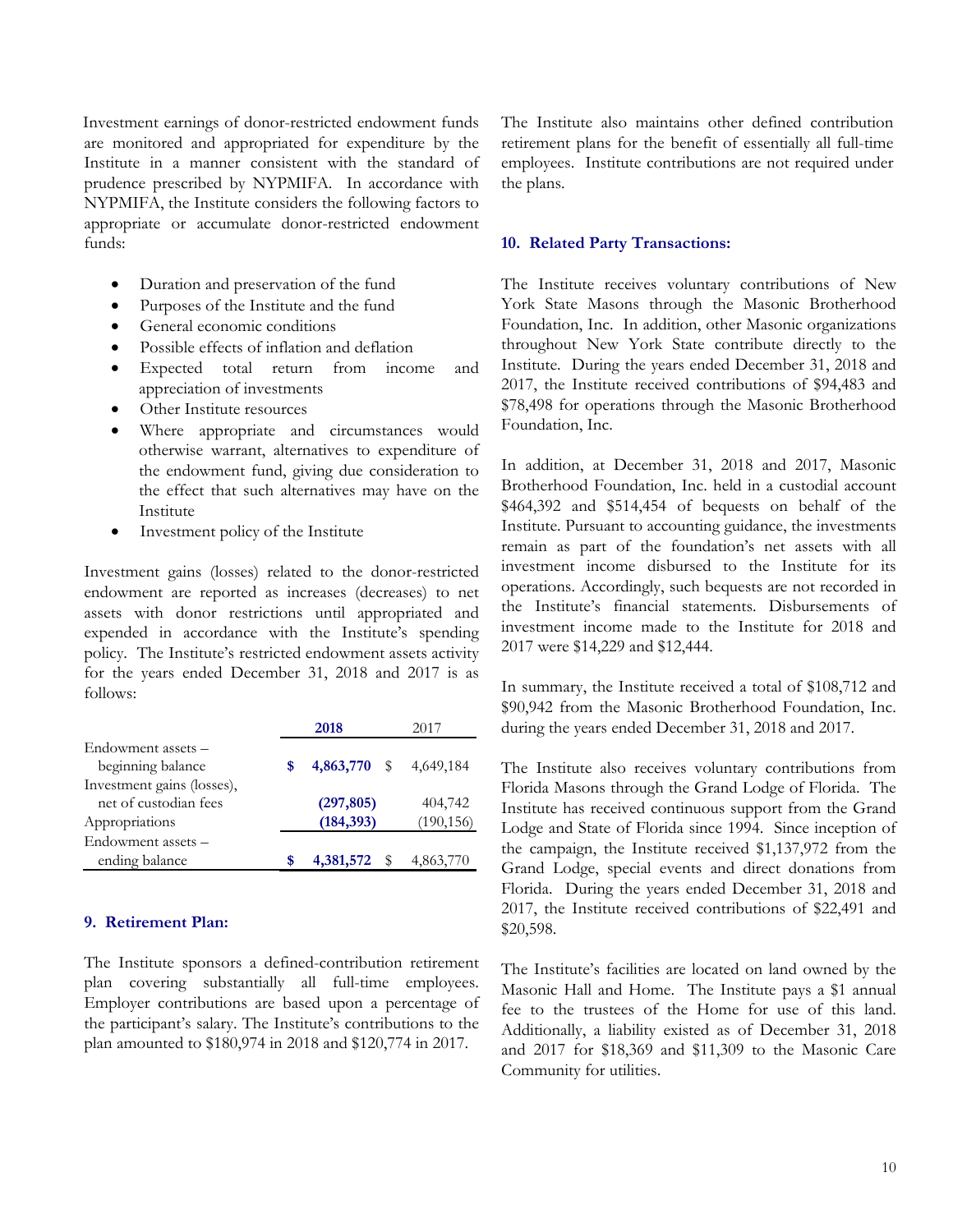## **11. Conditional Bequests:**

The Institute has been named the beneficiary of a trust estate with an estimated value of \$2,000,000. In accordance with generally accepted accounting principles, no amounts have yet been recognized in the accompanying financial statements.

# **12. Liquidity:**

The Institute obtains financial assets generally through grants, contributions and fundraising efforts. The financial assets are acquired throughout the year to help meet the Institute's cash needs for general expenditures.

The Institute's financial assets available within one year of the balance sheet date to meet cash needs for general expenditures consist of the following at December 31, 2018:

| Cash                               | S | 264,304    |
|------------------------------------|---|------------|
| Receivables                        |   | 1,333,006  |
| Investments without donor and bank |   |            |
| debt restrictions                  |   | 9,222,701  |
|                                    |   | 10,820,011 |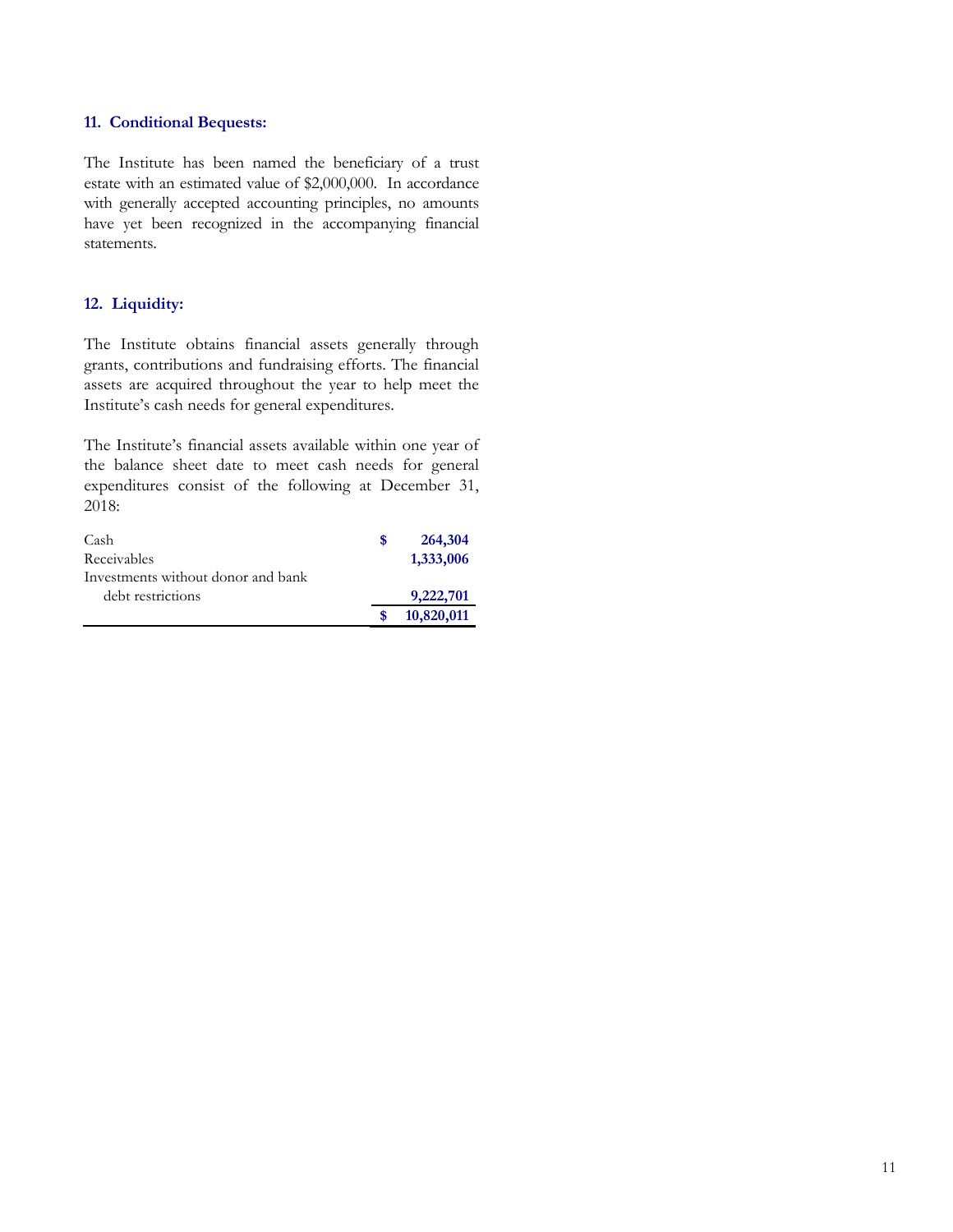# **Supplementary Information Schedule of Expenditures of Federal Awards**

# **For the year ended December 31, 2018**

| Federal Grantor/Pass-Through Grantor/Program Title   | <b>CFDA</b><br>Number | Grantor<br><b>Number</b> | <b>Expenditures</b> |
|------------------------------------------------------|-----------------------|--------------------------|---------------------|
| <b>U.S. Department of Health and Human Services:</b> |                       |                          |                     |
| Direct awards:                                       |                       |                          |                     |
| Cardiovascular Diseases Research                     | 93.837                | 122238                   | \$<br>532,110       |
| Cardiovascular Diseases Research                     | 93.837                | 102368                   | 80,349              |
| Cardiovascular Diseases Research                     | 93.837                | 138454                   | 108,864             |
|                                                      |                       |                          | 721,323             |
| Passed through The General Hospital Corporation:     |                       |                          |                     |
| Cardiovascular Diseases Research                     | 93.837                | 133153                   | 79,394              |
| Cardiovascular Diseases Research                     | 93.837                | 122388                   | 4,192               |
| Cardiovascular Diseases Research                     | 93.837                | 115141                   | 7,646               |
| Cardiovascular Diseases Research                     | 93.837                | 190838                   | 19,784              |
| <b>Total Expenditures of Federal Awards</b>          |                       |                          | \$<br>832,339       |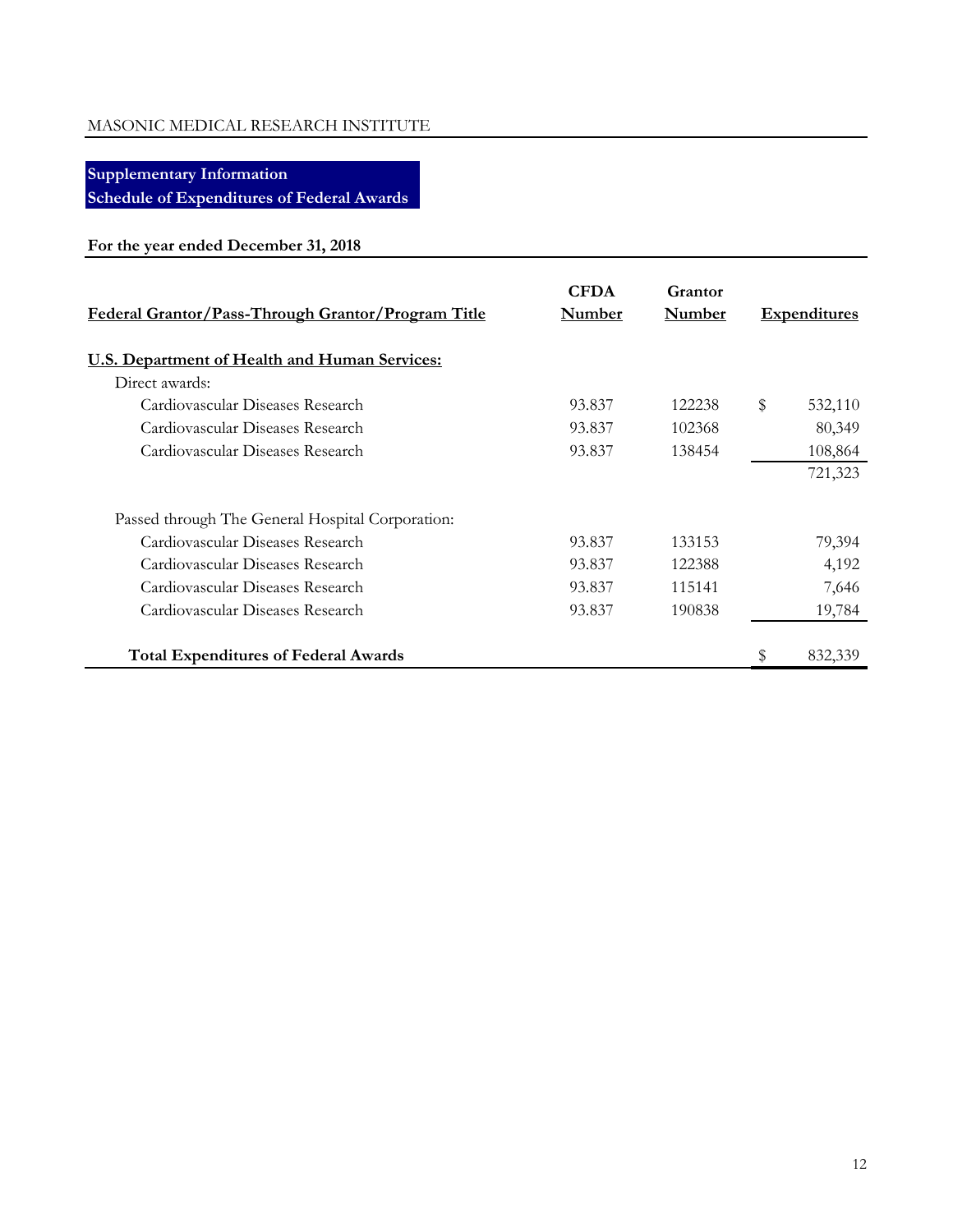# **Notes to Schedule of Expenditures of Federal Awards**

## **1. Summary of Significant Accounting Policies:**

## **Basis of Presentation:**

The accompanying schedule of expenditures of federal awards (SEFA) presents the activity of all federal award programs administered by Masonic Medical Research Laboratory, dba Masonic Medical Research Institute (the Institute), an entity defined in Note 1 to the Institute's basic financial statements. Federal awards received directly from federal agencies, as well as federal awards passed through from other governmental agencies, are included on the SEFA.

Expenditures are calculated as required by the Uniform Guidance or the applicable program and do not constitute actual program disbursements.

## **Basis of Accounting:**

The Institute uses the accrual basis of accounting for each federal program, consistent with the financial statements.

The amounts reported as federal expenditures generally were obtained from the appropriate federal financial reports for the applicable programs and periods. The amounts reported in these federal financial reports are prepared from records maintained for each program, which are periodically reconciled with the Institute's financial reporting system.

## **Indirect Costs:**

The Institute has elected not to use the 10% de minimis indirect cost rate as allowed under the Uniform Guidance. Rather, the Institute applies an indirect cost rate as permitted by the grant agreements.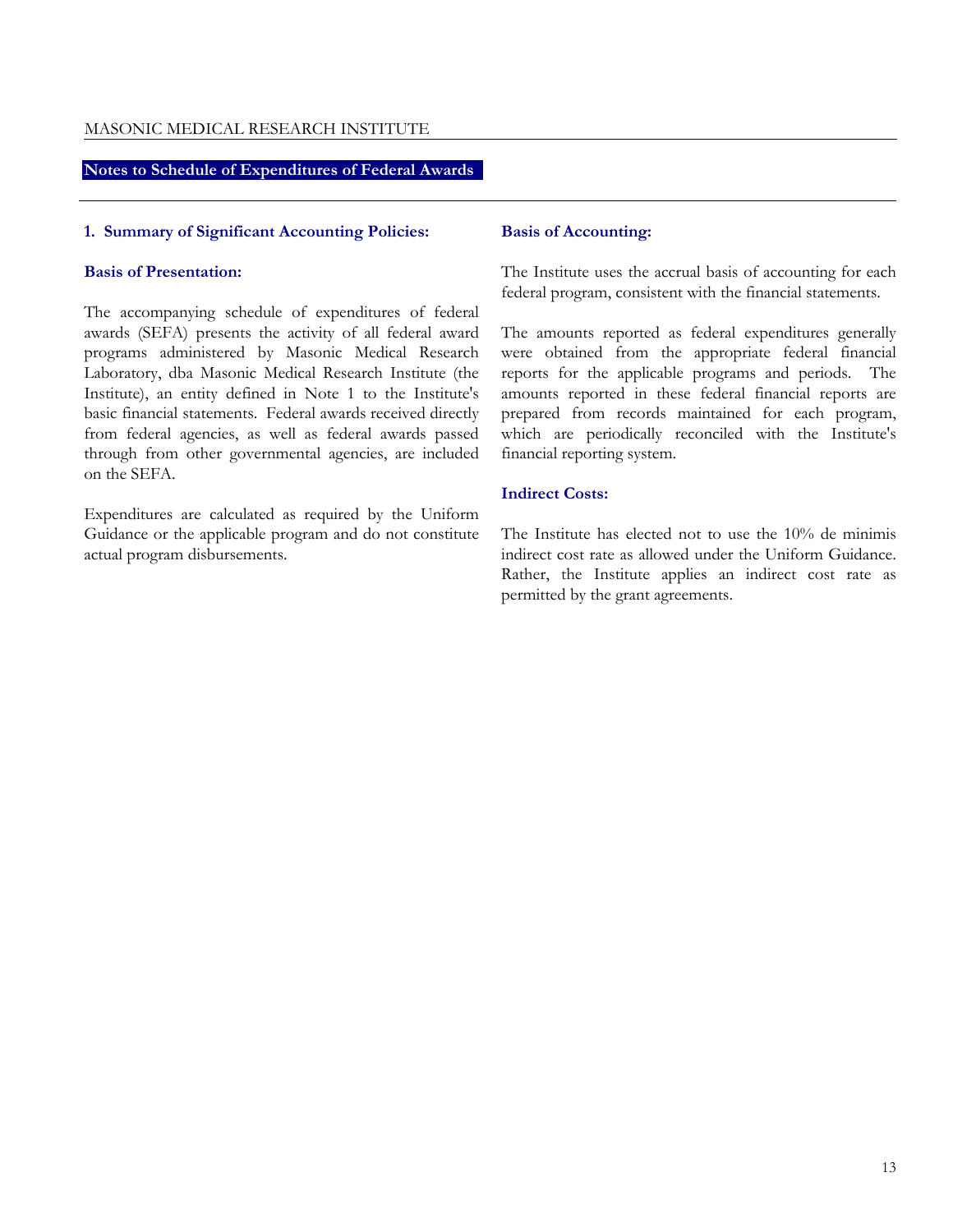

Cyclorama Building | 369 Franklin Street | Buffalo, NY 14202

CERTIFIED PUBLIC ACCOUNTANTS

p:716.856.3300 | f:716.856.2524 | www.LumsdenCPA.com

# **INDEPENDENT AUDITORS' REPORT ON INTERNAL CONTROL OVER FINANCIAL REPORTING AND ON COMPLIANCE AND OTHER MATTERS BASED ON AN AUDIT OF FINANCIAL STATEMENTS PERFORMED IN ACCORDANCE WITH GOVERNMENT AUDITING STANDARDS**

The Board of Directors Masonic Medical Research Laboratory, dba Masonic Medical Research Institute

We have audited, in accordance with the auditing standards generally accepted in the United States of America and the standards applicable to financial audits contained in *Government Auditing Standards* issued by the Comptroller General of the United States, the balance sheet of Masonic Medical Research Laboratory, dba Masonic Medical Research Institute (the Institute) as of December 31, 2018, and the related statements of activities, functional expenses, and cash flows, for the year then ended, and the related notes to the financial statements, which collectively comprise the Institute's basic financial statements, and have issued our report thereon dated April 1, 2019.

# **Internal Control over Financial Reporting**

In planning and performing our audit of the financial statements, we considered the Institute 's internal control over financial reporting (internal control) to determine the audit procedures that are appropriate in the circumstances for the purpose of expressing our opinion on the financial statements, but not for the purpose of expressing an opinion on the effectiveness of the Institute 's internal control. Accordingly, we do not express an opinion on the effectiveness of the Institute 's internal control.

A deficiency in internal control exists when the design or operation of a control does not allow management or employees, in the normal course of performing their assigned functions, to prevent, or detect and correct, misstatements on a timely basis. A material weakness is a deficiency, or a combination of deficiencies, in internal control such that there is a reasonable possibility that a material misstatement of the entity's financial statements will not be prevented, or detected and corrected on a timely basis. A significant deficiency is a deficiency, or a combination of deficiencies, in internal control that is less severe than a material weakness, yet important enough to merit attention by those charged with governance.

Our consideration of internal control was for the limited purpose described in the first paragraph of this section and was not designed to identify all deficiencies in internal control that might be material weaknesses or significant deficiencies. Given these limitations, during our audit we did not identify any deficiencies in internal control that we consider to be material weaknesses. However, material weaknesses may exist that have not been identified.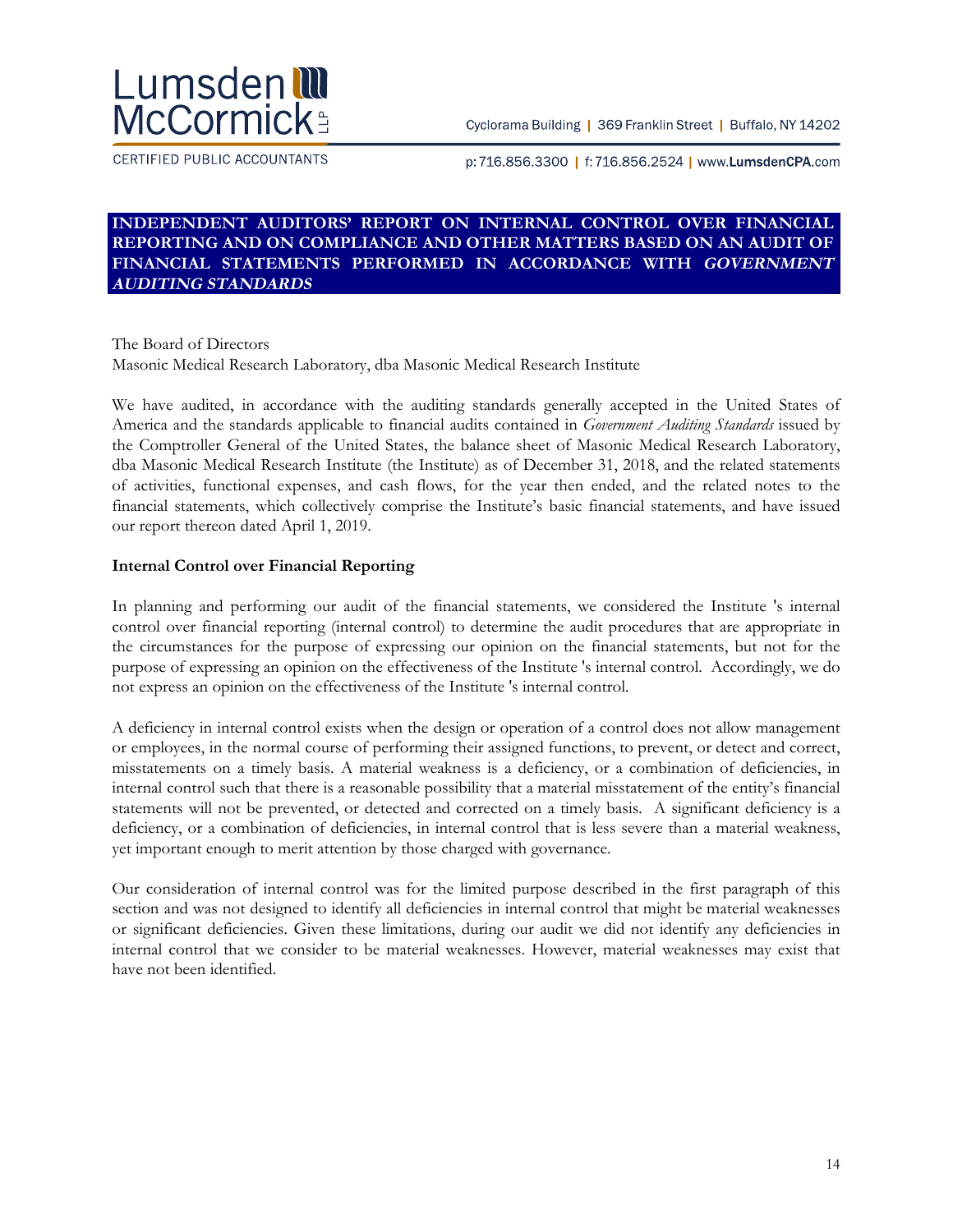## **Compliance and Other Matters**

As part of obtaining reasonable assurance about whether the Institute's financial statements are free from material misstatement, we performed tests of its compliance with certain provisions of laws, regulations, contracts, and grant agreements, noncompliance with which could have a direct and material effect on the determination of financial statement amounts. However, providing an opinion on compliance with those provisions was not an objective of our audit, and accordingly, we do not express such an opinion. The results of our tests disclosed no instances of noncompliance or other matters that are required to be reported under *Government Auditing Standards*.

# **Purpose of this Report**

The purpose of this report is solely to describe the scope of our testing of internal control and compliance and the results of that testing, and not to provide an opinion on the effectiveness of the Institute's internal control or on compliance. This report is an integral part of an audit performed in accordance with *Government Auditing Standards* in considering the Institute's internal control and compliance. Accordingly, this communication is not suitable for any other purpose.

Simila & McCornick, 228

April 1, 2019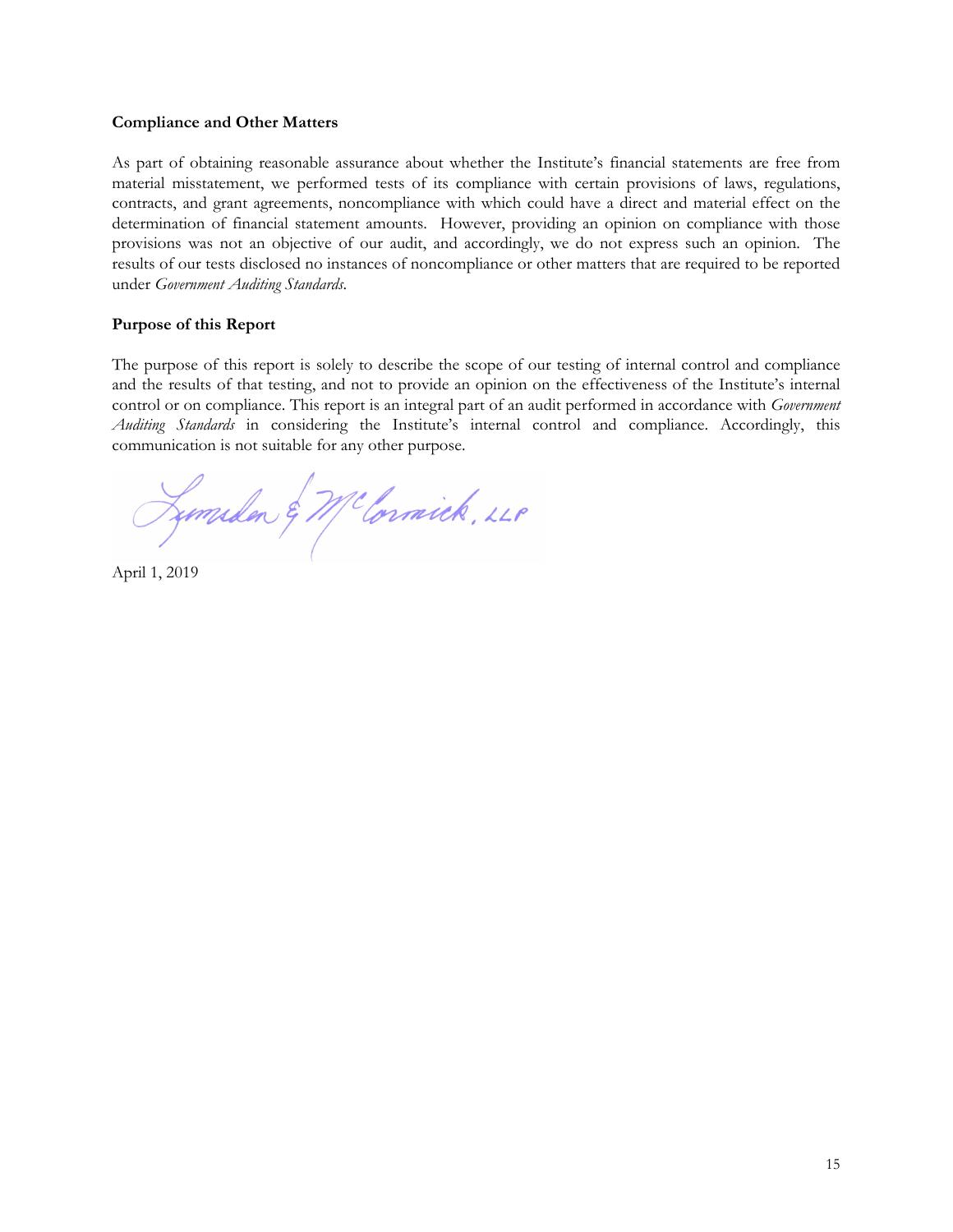# Lumsden**III McCormick:**

Cyclorama Building | 369 Franklin Street | Buffalo, NY 14202

CERTIFIED PUBLIC ACCOUNTANTS

p:716.856.3300 | f:716.856.2524 | www.LumsdenCPA.com

# **INDEPENDENT AUDITORS' REPORT ON COMPLIANCE FOR EACH MAJOR FEDERAL PROGRAM AND ON INTERNAL CONTROL OVER COMPLIANCE REQUIRED BY THE UNIFORM GUIDANCE**

The Board of Directors Masonic Medical Research Laboratory, dba Masonic Medical Research Institute

# **Report on Compliance for Each Major Federal Program**

We have audited Masonic Medical Research Laboratory, dba Masonic Medical Research Institute's (the Institute) compliance with the types of compliance requirements described in the *OMB Compliance Supplement* that could have a direct and material effect on each of the Institute's major federal programs for the year ended December 31, 2018. The Institute's major federal programs are identified in the summary of auditors' results section of the accompanying schedule of findings and questioned costs.

# **Management's Responsibility**

Management is responsible for compliance with federal statutes, regulations, and the terms and conditions of its federal awards applicable to its federal programs.

## **Auditors' Responsibility**

Our responsibility is to express an opinion on compliance for each of the Institute's major federal programs based on our audit of the types of compliance requirements referred to above. We conducted our audit of compliance in accordance with auditing standards generally accepted in the United States of America; the standards applicable to financial audits contained in *Government Auditing Standards*, issued by the Comptroller General of the United States; and the audit requirements of Title 2 U.S. *Code of Federal Regulations* Part 200, *Uniform Administrative Requirements, Cost Principles, and Audit Requirements for Federal Awards* (Uniform Guidance). Those standards and the Uniform Guidance require that we plan and perform the audit to obtain reasonable assurance about whether noncompliance with the types of compliance requirements referred to above that could have a direct and material effect on a major federal program occurred. An audit includes examining, on a test basis, evidence about the Institute's compliance with those requirements and performing such other procedures as we considered necessary in the circumstances.

We believe that our audit provides a reasonable basis for our opinion on compliance for each major federal program. However, our audit does not provide a legal determination of the Institute's compliance.

# **Opinion on Each Major Federal Program**

In our opinion, the Institute complied, in all material respects, with the compliance requirements referred to above that could have a direct and material effect on each of its major federal programs for the year ended December 31, 2018.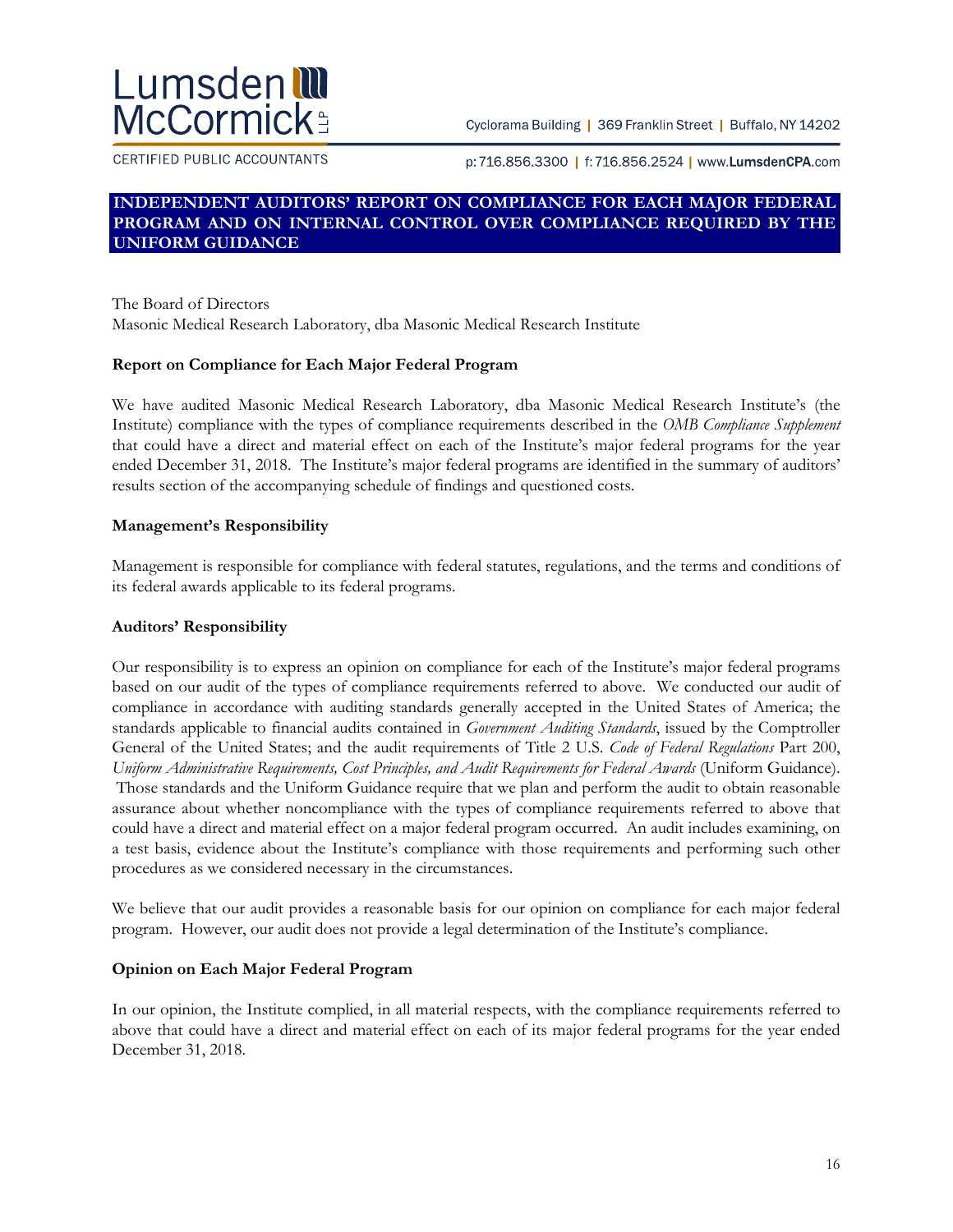## **Report on Internal Control over Compliance**

Management of the Institute is responsible for establishing and maintaining effective internal control over compliance with the types of compliance requirements referred to above. In planning and performing our audit of compliance, we considered the Institute's internal control over compliance with the types of requirements that could have a direct and material effect on each major federal program to determine the auditing procedures that are appropriate in the circumstances for the purpose of expressing an opinion on compliance for each major federal program and to test and report on internal control over compliance in accordance with the Uniform Guidance, but not for the purpose of expressing an opinion on the effectiveness of internal control over compliance. Accordingly, we do not express an opinion on the effectiveness of the Institute's internal control over compliance.

A deficiency in internal control over compliance exists when the design or operation of a control over compliance does not allow management or employees, in the normal course of performing their assigned functions, to prevent, or detect and correct, noncompliance with a type of compliance requirement of a federal program on a timely basis. A material weakness in internal control over compliance is a deficiency, or combination of deficiencies, in internal control over compliance, such that there is a reasonable possibility that material noncompliance with a type of compliance requirement of a federal program will not be prevented, or detected and corrected, on a timely basis. A significant deficiency in internal control over compliance is a deficiency, or a combination of deficiencies, in internal control over compliance with a type of compliance requirement of a federal program that is less severe than a material weakness in internal control over compliance, yet important enough to merit attention by those charged with governance.

Our consideration of internal control over compliance was for the limited purpose described in the first paragraph of this section and was not designed to identify all deficiencies in internal control over compliance that might be material weaknesses or significant deficiencies. We did not identify any deficiencies in internal control over compliance that we consider to be material weaknesses. However, material weaknesses may exist that have not been identified.

The purpose of this report on internal control over compliance is solely to describe the scope of our testing of internal control over compliance and the results of that testing based on the requirements of the Uniform Guidance. Accordingly, this report is not suitable for any other purpose.

Symulen & McCornick, 228

April 1, 2019